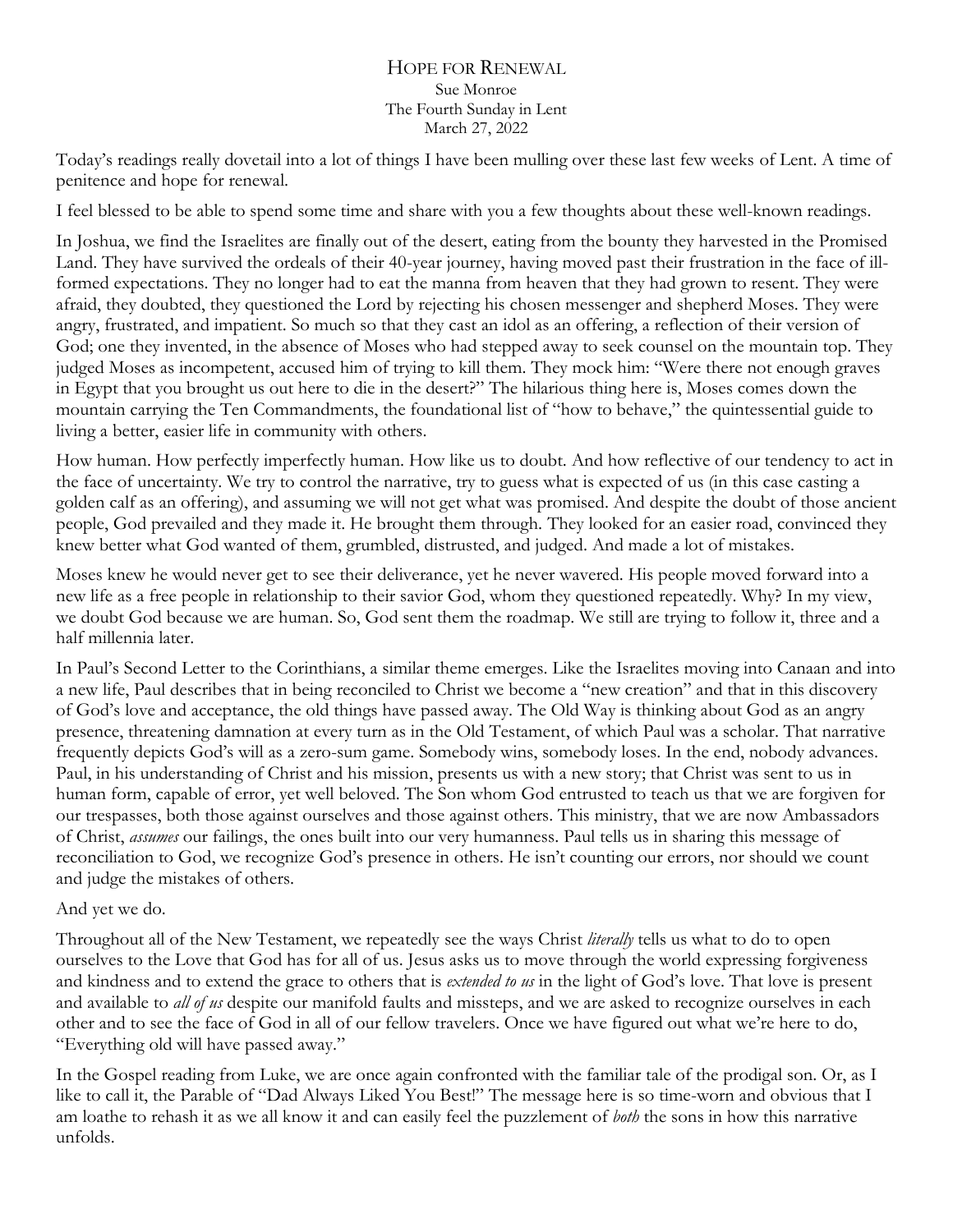Here are the highlights: The younger brother is a dope. A young, arrogant dope who foolishly thought he could make his way in the world, flaunting the natural order of things and getting his inheritance upfront. So certain is he that he can make his way out of the shadow of his father and older brother that he blows through everything in short order. Fast forward the tape, he predictably ends up in dire straits, feeding pigs and wishing he could eat their leftovers. He has failed hard and yet bravely risks rejection in his long walk back to his father's land. Hoping to get a job as a laborer, any job in order to earn a meal. Nowhere in this is he imagining what happens next. Deep in disgrace and shame, his is returning to the father as a penitent, fully aware of just how spectacularly he messed up. He was a fool as only young impetuous people can be. Only human…a child of God.

For me, however, the interesting thing is the reaction of the older brother. The one who has "done everything right," who has followed the rules and never got so much as a goat to serve at a party with his friends. (Personally, I would have asked for a bottle of wine and some good cheese, but whatever.) He is enraged at this outsized reception. He is indignant that this could happen after all the despicable things the younger one has done with his share. He has no inkling of the shame and self-loathing his brother feels. How little he actually expected and how ready and willing he was to abase himself in the eyes of the father he knows he has wronged by wasting his gifts. The brother knows none of this and jumps straight to judging. He cries, "No fair!"

He is us. Don't we all try to follow the rules, to walk a path of righteousness, always *assessing our position* in relation to others? We deem who is deserving of things, who is not. We assume we know the story. We do not. Again, human nature.

On my left is a spectacular work of art depicting this most human of stories, the stained-glass window of the Prodigal Son. So universal is this theme that it stands at pride of place, majestic and beautiful, and it never fails to move me no matter how many times I look at it. It is so fitting to see it in our church home.

This beautiful window tells us that we are *always* welcome. That despite of our feelings of unworthiness, our guilt, our shame--and despite the judgement of others who would keep us forever in our errors and who would define us by our biggest mistakes--there is always a place for us at our Father's table.

Whenever we read the Gospels or the letters from Paul or the stories in Acts, we are reminded of the *consistency* of human behavior. The Apostles repeatedly misunderstood what Jesus was saying. They had different ideas about what their movement was about and worried about their place in the pecking order of Jesus' favor. They still squabbled over it after Jesus was gone. How many parables did Christ share in his short ministry on Earth? How many times did Jesus ask something of them and they failed? Peter in particular. He falls asleep, he denies knowing Jesus to save his own skin! Yet Jesus never wavers in his love of them all. Not only does he forgive them, he repeats himself constantly in the hopes he can get through to them before his time with them was up. Sound familiar?

Some of Jesus' parables make it to different Gospels--each with a slightly different tone, a slight change in narrative detail. They still retain the initial intent, but it is telling that each of the "authors" heard and reported something slightly different. I've often said that the Apostles are proxies for us. They struggle to understand, struggle to do the right thing in the face of challenging circumstances, just like we do. We fail to "get it" and still we are loved.

There is no "favorite Apostle" any more than there is a "favorite" *anybody*. That's a human construct, as so much of society and organized religious traditions are based on a patriarchal family model.

It exceeds our imagination that there is not "One Single Way." If only there were one universal plan of action to get us into God's grace. A plan revealed only to "super special virtuous people". And we all fervently hope to be in *that* club. So, we compare, we judge, we assume, and we dismiss. We do these things because deep down we feel we are unworthy and, if someone is behaving worse (in our eyes at least), well then, we've got a fighting chance. By that we completely miss the point. There *is* a plan, and it's for *everyone*.

What we fail to grasp is this fundamental truth: God made us *as we are*. He loves us *where we are* and *for who we are*. It is up to us to do the same for others. We love ourselves, respecting that God is in us *as he is in every living being*, and that we are all entitled to that same redemption, no matter where we are in our journey. We are all just trying to make our way back to the house. By taking that long walk home from the pigsty, or by struggling across the desert for 40 years in confusion and fear. *That* is the "plan."